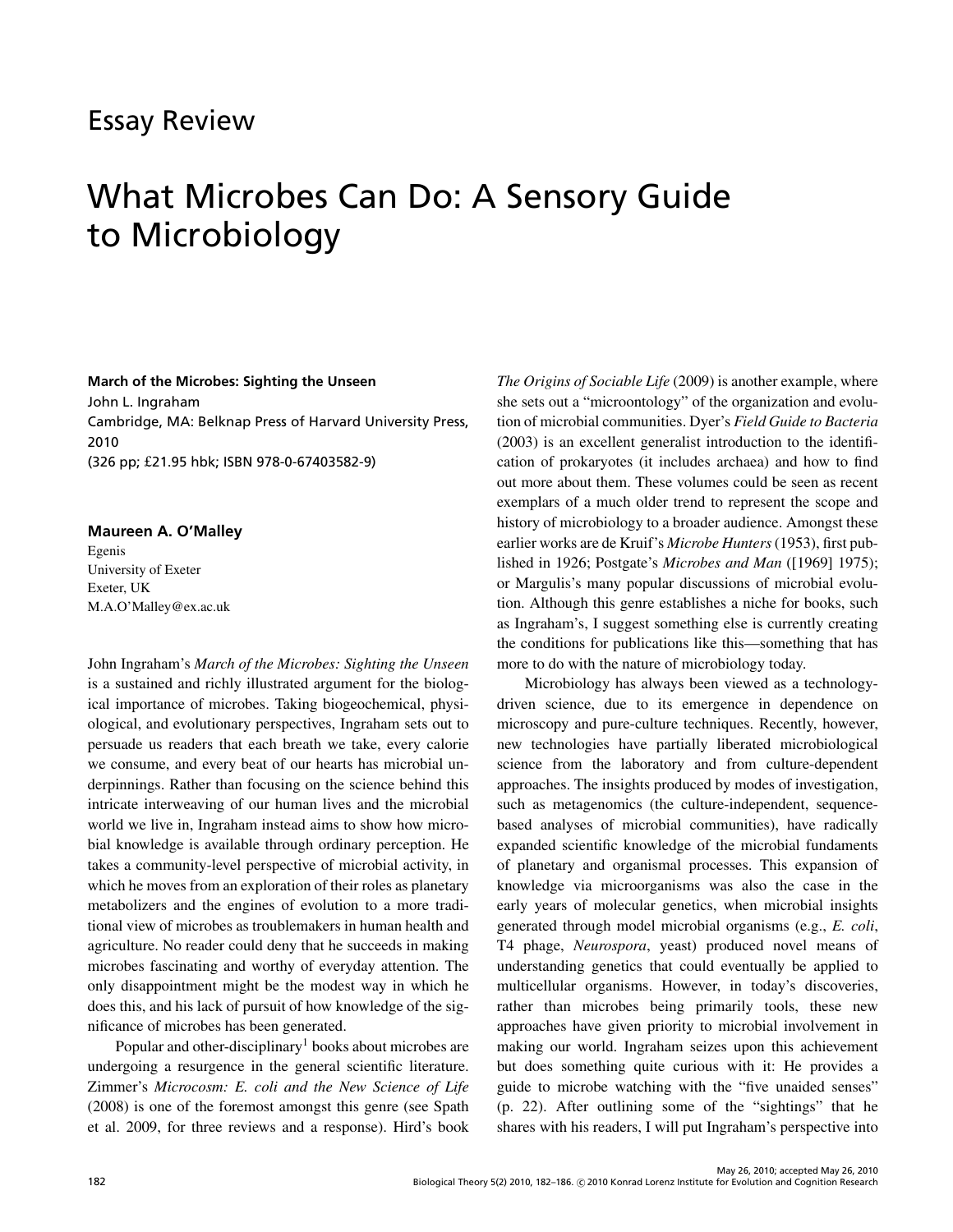a more conventional epistemological framework, and make a few suggestions for how philosophers and other scholars of science might follow through on what the book has to offer.

## **A Sensory Guide to Microbial Metabolism**

The scientific "visibility" (i.e., detectability) of microbes is only the background to what Ingraham aspires to show his readers. His real aim is to bypass technicians and instruments, and begin to appreciate microbes in their own right. To do this, Ingraham shifts our focus from microscopic entities to macroscopic processes, all the while giving quiet credit to the more individualized approaches that have fed into this microbialcentric view of life. His trick for doing this is to encourage the cultivation of ordinary sense perceptions of microbial activity. He shows repeatedly how smells, tastes, and sights (and much more rarely and indirectly, sounds and tactile sensations) can become reliable guides to an expanded understanding of microbes. Ingraham's achievement is to make us realize how the apparently microscopic life world makes a perceptible difference to our lives from even the most ordinary and unspecialized point of view.

The book starts with a very general account of the history of microbiology and its dependence on innovations in microscopy and staining, then molecular techniques. It is not through morphology, he insists, that microbes should be approached, but through metabolism. A metabolic understanding of the microbial world will illuminate its diversity, versatility, and world-shaping importance. Through an analysis of the metabolic capabilities of microbes, Ingraham can shift from the microbial bases of planetary biogeochemistry (the nitrogen, carbon, and sulfur cycles, as well as oxygen) to the microbial contributions to many human foodstuffs (cheese, champagne, sweeteners, thickeners). He outlines the highly collaborative nature of microbial life, whether between varieties of microbes or microbial–macrobial cooperatives. Lichens, ruminant guts, and crown galls on plants are just some of his examples. The versatile lifestyles enabled by such cooperation allow every environment imaginable to be colonized, including the most extreme and—from a human perspective—inhospitable.

Once this metabolism-centric view is established, with its emphasis on ecologically driven variability, Ingraham shifts back to what might be regarded as a more traditional perspective: that of microbes as pathogens and problems for health, agriculture, and industry. He includes fungi<sup>2</sup> in this survey (not just micro-fungi) and viruses, although any debate about the latter's aliveness is firmly quashed as "tiresome" (p. 17). Ingraham also gives insightful accounts of the therapies against the "felonious" nature of these microbes, and the microbial countermeasures against those therapies (e.g., antibiotic resistance). He touches on social aspects of microbiology with brief and rather limited discussions of anti-vaccination campaigns and genetic manipulation troubles (the latter interestingly discussed in relation not to agriculture but to snowmaking). Important debates in microbiology (for example, whether *Giardia* are amitochondriate eukaryotes and thus living fossils) are glossed over and summed up rather unsatisfactorily (e.g., pp. 273, 299). The book concludes with chapters that reflect on the environmental importance of microbes, with a focus on how the anthropogenic perturbation of many microbial communities (corals, marine phytoplankton) might affect human health. It is we who should be worried for our own sake, he advises: Microbes are far more likely to persist into the evolutionary future than we are. Their "health" is therefore our health, and a guide to our continued existence on the planet.

The ending of the book is a nice twist of the conventional medicalization of microbes. He turns the pathogenicity discussions back into a broader ecological discussion, thus showing how limited human interests with regard to microbes and largeorganism conservation are embedded within and enriched by this larger perspective. In this strategy lies the book's success. But curiously, for a book that revels in the lesser known and the often overlooked details, the cover succumbs to what Ingraham is battling against. He rejects the assumption that to be interesting and attract attention certain visual elements of individual organisms are needed, notably shapes and colors. The cover, however, features diatoms exclusively. These eukaryotic microorganisms are an important protist group, and indisputably beautiful under the microscope, but are by no means the majority or even a good representative of the microbial communities that Ingraham is advocating we should recognize more in our daily lives. This slip between the cover and Ingraham's message exemplifies the uphill nature of the climb toward micro-awareness he and other ecologically oriented microbiologists are leading. The eco-microbiological surge may have begun, but it has a long way to go.

# **From Microbes as Tools to Microbes as Biological Forces**

Such a surge might also be underway in philosophy of biology, where an increasing number of discussions have mentioned microbes and microbiology (e.g., Franklin 2007; Lyon 2007; O'Malley and Dupré 2007; Bouchard 2010; Ereshefsky 2010). One reason for the earlier philosophical neglect of microbiology may be because for much of biology, microbes are merely tools or resources for biological research. Although many molecular and genomic discoveries have been made on the basis of microbial cells and their components, the interest in these findings for non-microbiologists has often been in relation to what these findings said about genes, genomes, and biological processes in general. Tools themselves have rarely been a philosophical focus (this is different in history of biology, and there are good lessons to be learned from this difference), and this might be why microbes have not been either.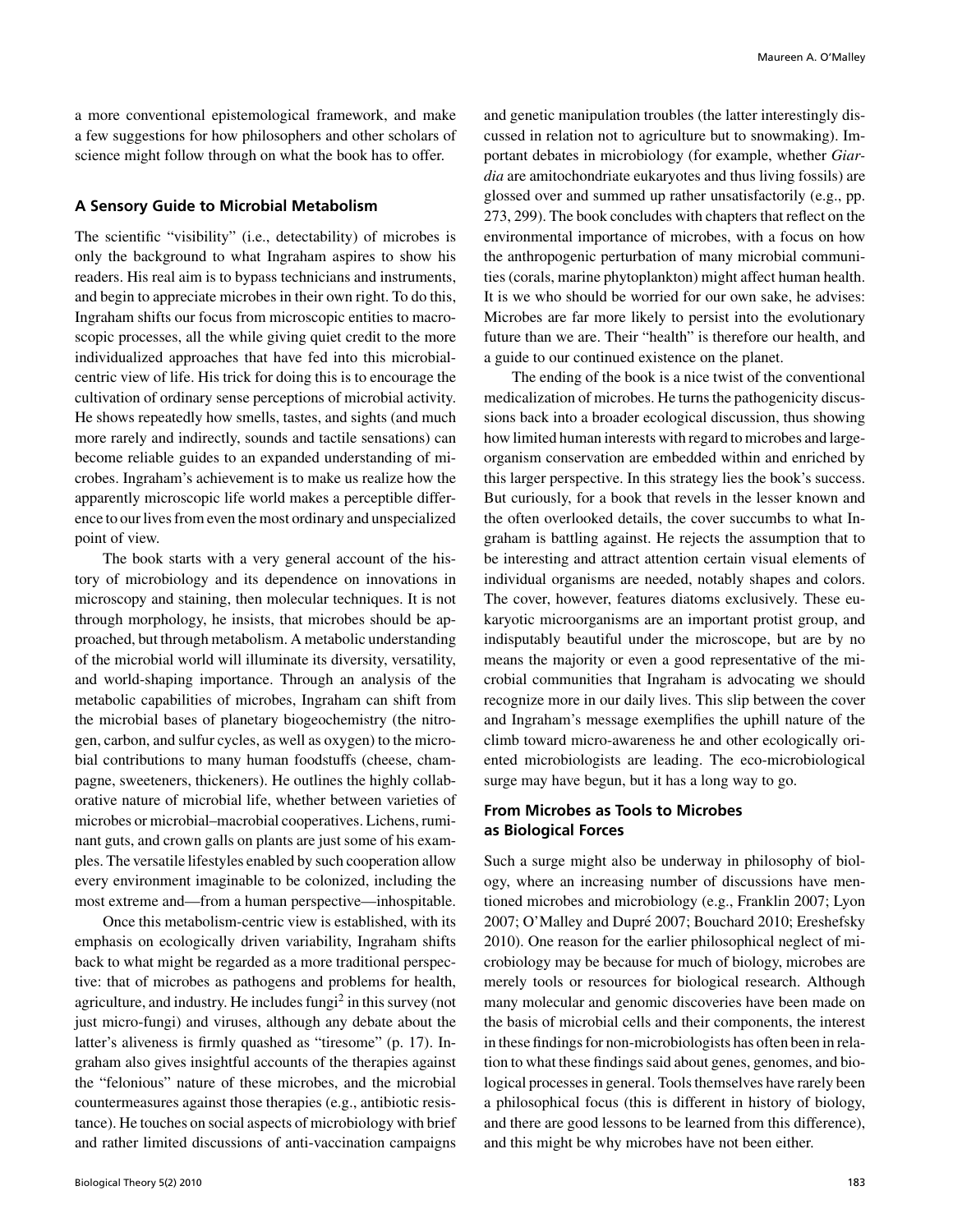Although the claim that prokaryotes could serve as model genetic systems had early roots in the late 19th century and early 20th century's "general microbiology" (which had a strong biochemical emphasis), it took the advent of molecular biology in the 1940s to irrevocably establish the practical importance of microbes for more general biological research. Ingraham mentions this, and the advent of metagenomics, in which the culture-independent sequencing of microbial communities in the wild as well as sometimes in the laboratory leads to analyses done on the basis of sequence indications. However, he largely avoids detailed discussions of how particular findings have been made, preferring to emphasize unaided sensory perceptions of microbes. This is in part because the default "invisibility" view is what he wants to avoid: microbes are indeed visible if not thought of as single cells. This strategy stops him, however, from reflecting on the fact that something has happened to microbiology in the last 15 years or so that gives microbes a rather different epistemic status than tools, and a rather different ontological status than invisible entities for specialists to examine. Ingraham mentions the "explosive growth phase" (p. 37) ecological approaches to microbiology are experiencing. However, he doesn't pursue these approaches themselves, and all mention of how the science was done is subordinated to the actual microbial activity, to the point of eclipsing the practices that revealed such activity. There are two particular implications of Ingraham's diminishment of a scientific perspective that I want to examine. The first is the shift from a morphocentric perspective and toward a metabolic focus; the second is to think a bit more about the intriguing axiom Ingraham mentions of "microbial infallibility," which is concerned with metabolic capacities.

While microbiology long ago abandoned morphocentrism in favor of biochemical, molecular, and cell-biological perspectives, everyday appreciation of Nature tends to be stuck in the aesthetics of shape and color. Ingraham's main message is that this is not enough: that any such viewer will be deprived of more diverse experiences of wonder and subsequent responsibility (e.g., in regard to climate change) if single-organism morphocentrism is maintained. He is perfectly happy to use shape and color at the community level, and much of his "sense-making" of microbes occurs through this strategy. I already mentioned the book cover as an example of the difficulties of pursuing such a tactic. There are other issues to think about too. Many philosophers of biology are anti-reductionists and prefer to take a "whole-organism" perspective. Seldom, however, does this mean that they take a whole-community perspective. It is worth thinking more about what these different levels of investigation mean for evolutionary theory, scientific practice (whole-organism approaches could be argued to be reductionist from a community-level perspective), and concepts of organism. It is for such reflections that many readers of this journal might be reading Ingraham. Indeed, the "everyman" who is the target of the book may have wanted to see such implications pursued as part of Ingraham's elucidation. Some reviewers have complained that the book is a bit wearing in its lists of microbial capacities and their effects (e.g., Turney 2010). Occasionally deeper discussions of what such sightings mean for the sciences of life and evolution could well have served as an antidote to any perception of the book being just one example after the other.

### **Microbial Infallibility in Light of Two Discoveries**

A few times, particularly when discussing the nonbiodegradability of plastics, Ingraham mentions "the fundamental dictum called microbial infallibility" (p. 157). This is the claim that every naturally occurring organic compound can be degraded by microbes, and it is often associated with the assertion that "no natural chemical reaction exists that cannot be exploited as a source of metabolic energy" (p. 22). For Ingraham the latter becomes an explanation of microbial diversity, which in a circular way is an explanation of planetary chemistry. Microbial infallibility was first outlined by Gale in his book *The Chemical Activities of Bacteria*, where he states (also somewhat circularly) the following: "Somewhere or other some organism exists which can, under suitable conditions, oxidise any substance which is theoretically capable of being oxidised" (1951: 5). This statement is sometimes referred to as a hypothesis or even a doctrine, but most frequently as "the principle of microbial infallibility" (e.g., Alexander 1964: 246). Its claims were extended to include chemicals introduced into microbial environments, such as pesticides and synthetic polymers (plastics). But in the 1960s and 1970s, a wave of publications sought to show that microbes were far from infallible; instead, they became "deficient," and many molecules, including some naturally existing ones, could be understood as "recalcitrant" to incorporation into biogenic processes (Alexander 1964; see Horvath 1972 for subsequent critiques of the fallibility argument). Ingraham agrees that this principle of infallibility is by no means secure, but thinks that in the fullness of evolutionary time it is possible that microbes will adapt to degrade the compounds that make up plastics (p. 157). The grounds for this belief are straightforward: evolution occurs, microbes are very adaptable, and plastics are new.

But here, I think, is an example of where it seems too shallow to leave out the epistemological dimension of knowledge about such processes. Are there good grounds for thinking infallibility is a useful starting point for investigation? What discoveries have been made on the basis of predicting thermodynamic possibilities for metabolism? Ingraham briefly mentions the story of the discovery of anammox bacteria as he talks about the nitrogen cycle (p. 137). This is an important biogeochemical case that involved the detection of anaerobic ammonia-oxidizing bacteria (Strous et al. 1999; Kuenen 2008),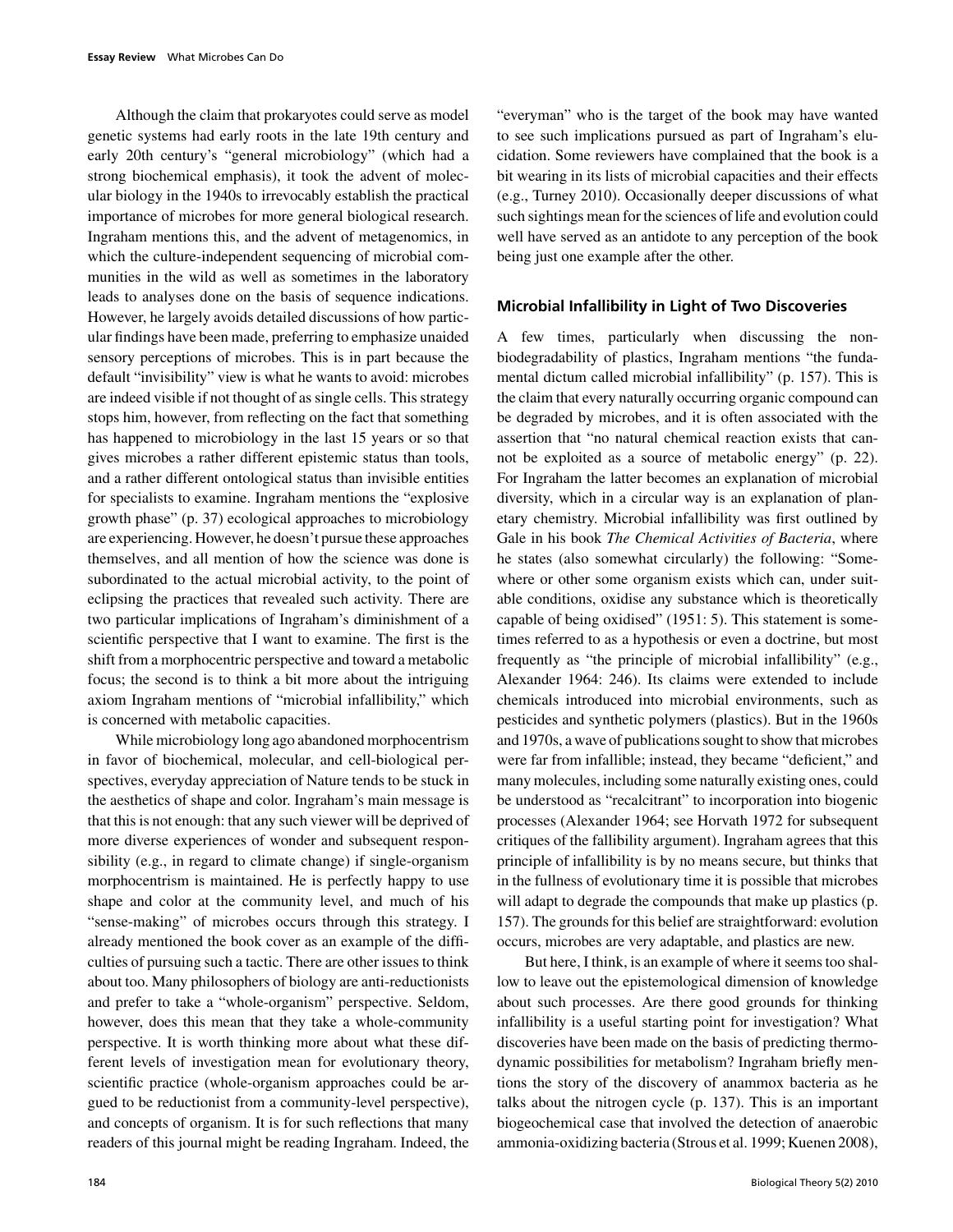thereby substantiating thermodynamic predictions made two decades earlier that such reactions could be produced biologically (Broda 1977). Subsequent supporting studies have overturned associated assumptions that ammonia oxidation, crucial to global nitrification, is entirely bacterial (Francis et al. 2005). Another recent discovery of organisms able to anaerobically oxidize methane solved the mystery of why vast methane reserves under the sea floor do not escape into the sea and atmosphere (DeLong 2000). Geochemists had hypothesized that anaerobic methane oxidization was occurring biologically, and that it had something to do with sulfate reduction (Martens and Berner 1977; Zehnder and Brock 1980). Until 2000, no organismal basis could be found. Then, in a flurry of micrographic and molecular studies, strong evidence for this hypothesized interaction was pieced together (Boetius et al. 2000; Valentine 2002; Hallam et al. 2004). In a reversed version of "normal" methanogenesis, anaerobic methane-oxidizing communities of archaea are believed to be thriving as they consume methane syntrophically in the company of sulfate-reducing bacteria.

These two stories have several commonalities of discovery and investigation. They involve predicted but thermodynamically constrained processes in previously undetected organisms; they are concerned with globally important nutrient cycles (and in fact cause major revisions in scientific understanding of them); they are undergoing modification in their biochemical details even as the initial findings are celebrated (Strous and Jetten 2004; Pernthaler et al. 2008). Such exciting developments are the backdrop against which Ingraham tells his stories of microbial activity. But the scientific dimension of what microbiologists are doing is so deeply subordinated to the accounts of what microbes can do that we gain little sense of why all this was not known before. This does not mean that microbes need to be seen as simple devices for a human-centric understanding of the world or that any account of microbiology should be a history of microbiologists (as it so often is). On these counts, Ingraham's eco-microbiological perspective is enriching and correcting, as it turns around standard perceptions of why anyone would study microbes and foregrounds microbial processes rather than great men and the occasional woman. But with the epistemological dimensions of these stories left out (as are all the references), what we have is something of a catechism (this is how it is, and here is how to respond) rather than an encouragement to inquire more critically into a discussion of how such knowledge is generated, what its relationship is to less ecological bodies of knowledge, whether such knowledge compels certain sorts of responses, and how to balance human interests against microbiologically generated awe.

#### **Conclusion**

Overall, when considered as a starting point for further investigation of the microbial world, *March of the Microbes* offers

motivation and inspiration. These were Ingraham's goals, and on those grounds, the book achieves its purpose. Whether philosophers and historians of science can take his material further will depend on their willingness to mine the microbiological literature and examine, for example, contested claims, such as the principle of microbial infallibility or major shifts in biogeochemical assumptions.<sup>3</sup> For anyone in search of unexploited cases and rich veins of insight into biological processes at multiple levels, Ingraham will serve as an introduction to some major shifts in microbiological practice and theory. As an orienting device, and a broad framework for a process-oriented community-level biology, the book is well worth reading.

#### **Notes**

1. That is, from a point of view outside microbiology and its cognate disciplines.

2. I suspect this inclusion is because fungi fit into the broad category of "uncharismatic" organisms, as do microbes. Ingraham's agenda is explicitly one of affirmative action for microbes, and he sweeps up these other groups as he proceeds so that no organism is left behind.

3. A very nice example that would lend itself to an epistemological analysis is when Strous et al. (2002), veterans of the anammox story, outline a history of experiments that is "not the order in which they have been carried out—but rather how they should have been planned if we could start again" (694).

#### **References**

- Alexander M (1964) Biochemical ecology of soil microorganisms. Annual Review of Microbiology 18: 217–250.
- Boetius A, Ravenschlag K, Schubert CJ, Rickert D, Widdel F, Gieseke A, Amann R, Jørgensen BB, Witte U, Pfannkuch O (2000) A marine microbial consortium apparently mediating anaerobic oxidation of methane. Nature 407: 623–626.
- Bouchard F (2010) Symbiosis, lateral function transfer and the (many) saplings of life. Biology and Philosophy 25(4): 623–641.
- Broda E (1977) Two kinds of lithotrophs missing in nature. Zeitschrift für Allgemeine Mikrobiologie 17: 491–493.
- de Kruif P ([1926] 1953) Microbe Hunters. New York: Harcourt, Brace, Jovanovich.
- DeLong EF (2000) Resolving a methane mystery. Nature 407: 577–578.
- Dyer BD (2003) A Field Guide to Bacteria. Ithaca, NY: Comstock.
- Ereshefsky M (2010) Microbiology and the species problem. Biology and Philosophy 25(4): 553–568.
- Francis CA, Beman JM, Kuypers MMM (2005) New processes and players in the nitrogen cycle: The microbial ecology of anaerobic and archaeal ammonia oxidation. ISME Journal 1: 19–27.
- Franklin LR (2007) Bacteria, sex, and systematics. Philosophy of Science 74: 69–75.
- Gale EF (1951) The Chemical Activities of Bacteria, 3rd ed. London: Academic Press.
- Hallam SJ, Putnam N, Preston CM, Detter JC, Rokhsar D, Richardson PM, DeLong EF (2004) Reverse methanogenesis: Testing the hypothesis with environmental genomics. Science 305: 1457–1462.
- Hird MJ (2009) The Origins of Sociable Life: Evolution After Science Studies. Basingstoke, UK: Palgrave MacMillan.
- Horvath RS (1972) Microbial co-metabolism and the degradation of organic compounds in nature. Bacteriological Reviews 36: 146–155.